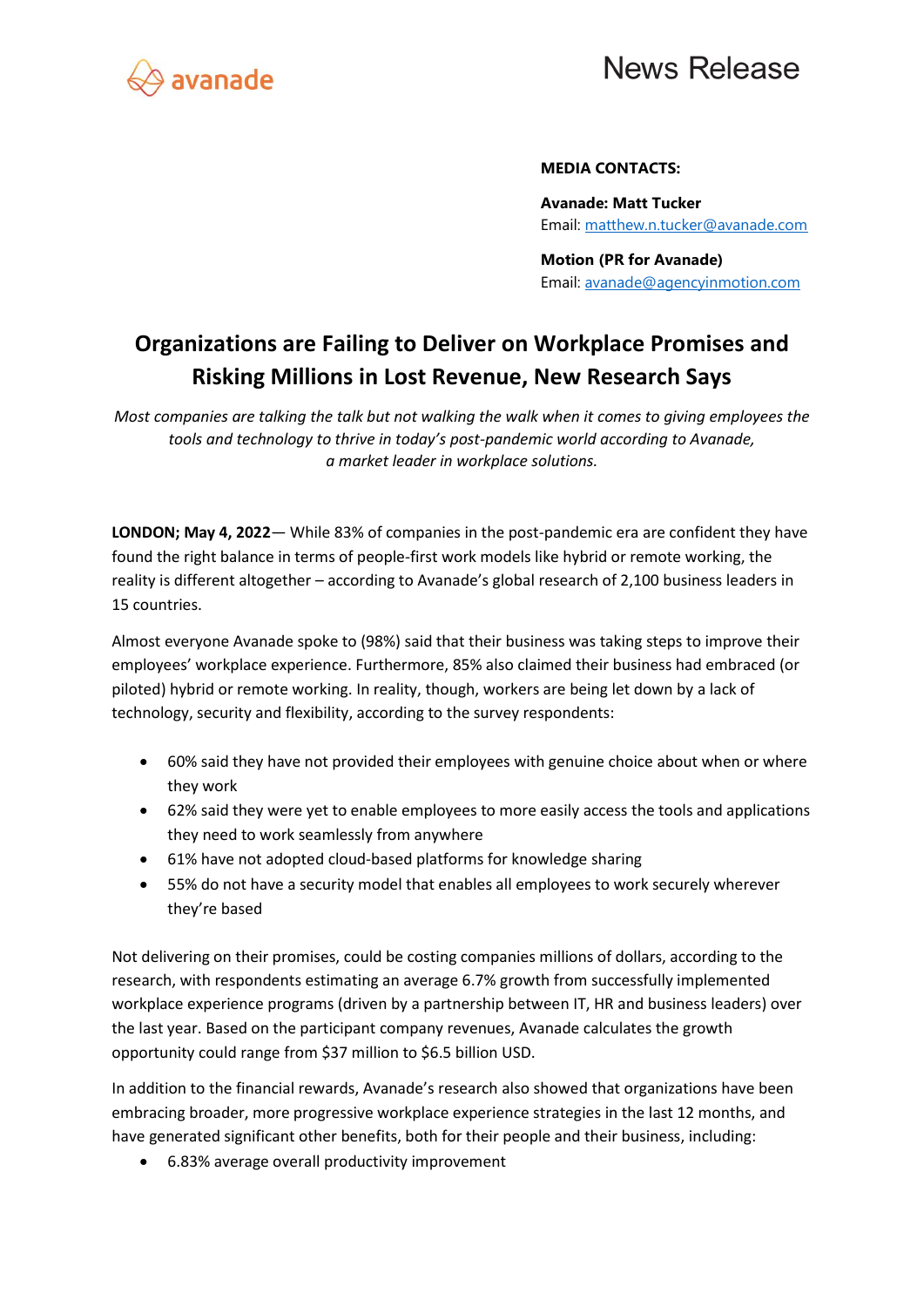

- 6.7% average increase in employee retention
- 6.92% average increase in customer satisfaction scores
- 6.48% average rise in stock market valuation
- 6.34% average reduction in costs

Over the long-term, 72% of the workplace experience top performers felt their organizations were prepared for the future of work, compared with only 33% of bottom performers. Similarly, 91% of top performers are confident that their company has already achieved the right hybrid work approach, compared with just half of those trailing behind.

"The signal from our research is loud and clear," said Veit Siegenheim, Avanade's Modern Workplace lead. "Taking a holistic approach to the workplace experience is critical and benefits both businesses and their most important asset—their employees. The longer leaders delay taking action, the further they'll fall behind and risk losing out, financially and in the war for talent."

The full report is available for downloa[d here.](http://www.avanade.com/people-first-wx)

#### ###

#### **About the Research**

Avanade commissioned independent market research agency Vanson Bourne to conduct research into workplace experience between October 2021 and January 2022.

The study surveyed 2,100 global senior decision-makers from IT, lines of business and HR/training. Respondents were from organizations in a range of sectors, but a focus was placed upon financial services, healthcare, manufacturing and retail. The organizations needed to have 1,000 or more employees and have more than \$500 million global annual revenue.

All interviews were conducted using a rigorous multilevel screening process to ensure that only suitable candidates were given the opportunity to participate.

Countries included: US, Canada, France, Germany, Spain, Italy, UK, Nordics (Denmark, Sweden, Finland and Norway), Netherlands, Japan, Australia and Brazil.

#### **Revenue growth potential calculation:**

Participants were asked to indicate their organization's revenue from a scale ranging from \$500 to >\$50b USD. The midpoint for each respondent's indication was used as the basis of the calculation (e.g., If a respondent chose \$5b-\$10b, \$7.5b was used).

Similarly, respondents were asked to indicate, on a scale, what impact on revenue they estimated their organization's workplace programs had had over the previous 12 months. Again, the midpoint of each respondent's indication was used to make the calculation.

#### **About Avanade**

Avanade is the leading provider of innovative digital, cloud and advisory services, industry solutions and design-led experiences across the Microsoft ecosystem. Every day, our 56,000 professionals in 26 countries make a genuine human impact for our clients, their employees and their customers.